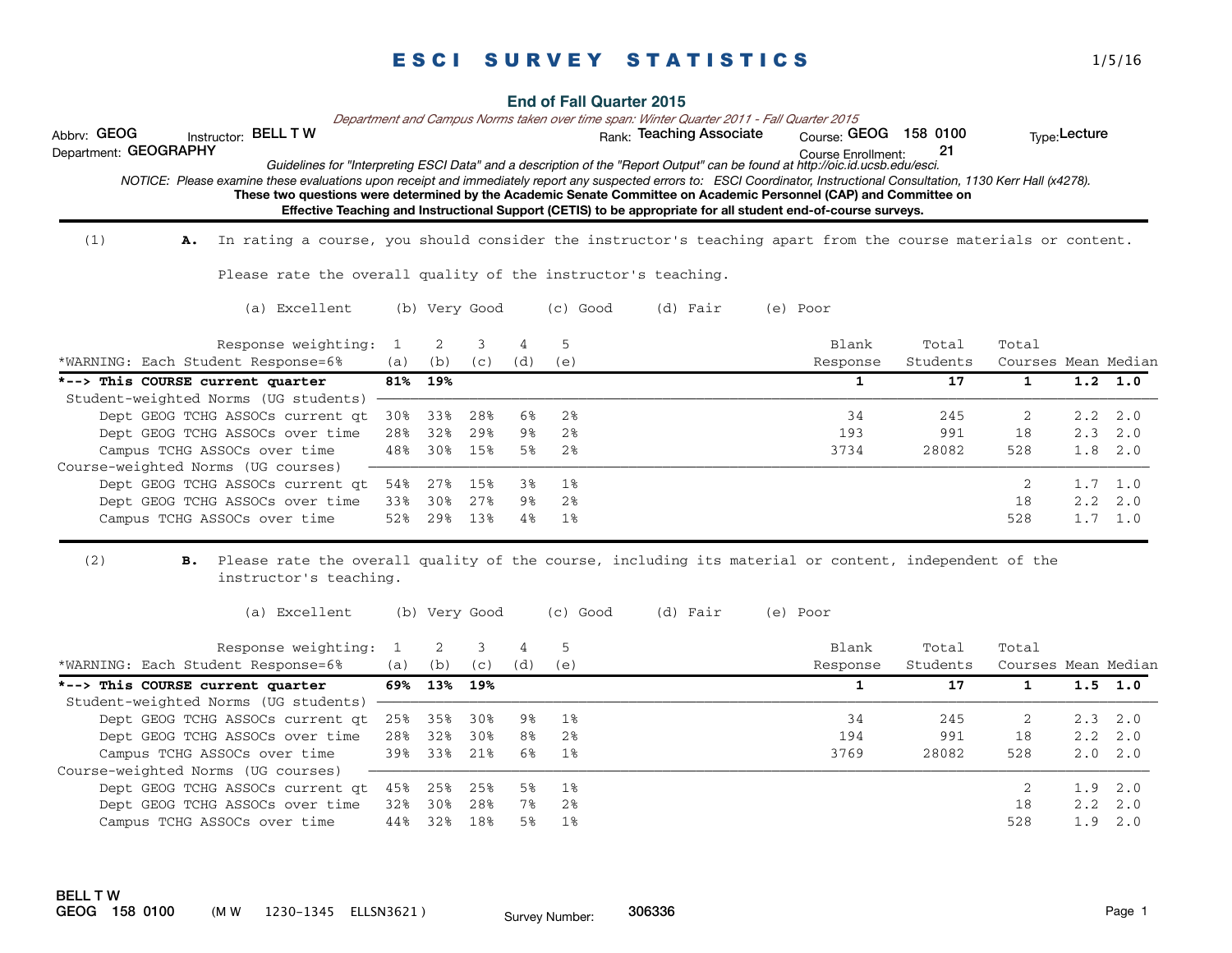| Abbrv: GEOG<br>Instructor: BELL T W                                                                                                                                         |                 |                             |          |                                      |          | <b>End of Fall Quarter 2015</b><br>Department and Campus Norms taken over time span: Winter Quarter 2011 - Fall Quarter 2015<br>Rank: Teaching Associate |          | Course: GEOG 158 0100             |                         |                                              | Type: Lecture   |                 |
|-----------------------------------------------------------------------------------------------------------------------------------------------------------------------------|-----------------|-----------------------------|----------|--------------------------------------|----------|----------------------------------------------------------------------------------------------------------------------------------------------------------|----------|-----------------------------------|-------------------------|----------------------------------------------|-----------------|-----------------|
| Department: GEOGRAPHY                                                                                                                                                       |                 |                             |          |                                      |          | Guidelines for "Interpreting ESCI Data" and a description of the "Report Output" can be found at http://oic.id.ucsb.edu/esci.                            |          | Course Enrollment:                | 21                      |                                              |                 |                 |
| NOTICE: Please examine these evaluations upon receipt and immediately report any suspected errors to: ESCI Coordinator, Instructional Consultation, 1130 Kerr Hall (x4278). |                 |                             |          |                                      |          |                                                                                                                                                          |          |                                   |                         |                                              |                 |                 |
|                                                                                                                                                                             |                 |                             |          |                                      |          |                                                                                                                                                          |          |                                   |                         |                                              |                 |                 |
| (2663)<br>The instructor's preparation and presentation of lecture materials.<br>1.                                                                                         |                 |                             |          |                                      |          |                                                                                                                                                          |          |                                   |                         |                                              |                 |                 |
| (a) superior                                                                                                                                                                |                 | (b) good                    |          | (c) average                          |          | (d) fair                                                                                                                                                 | (e) poor |                                   |                         |                                              |                 |                 |
| Response weighting:                                                                                                                                                         | 1               | 2                           | 3        | 4                                    | 5        |                                                                                                                                                          |          | Blank                             | Total                   | Total                                        |                 |                 |
| *WARNING: Each Student Response=6%                                                                                                                                          | (a)             | (b)                         | (c)      | (d)                                  | (e)      |                                                                                                                                                          |          | Response                          | Students                | Courses Mean Median                          |                 |                 |
| *--> This COURSE current quarter                                                                                                                                            | 71%             | 29%                         |          |                                      |          |                                                                                                                                                          |          | $\mathbf{0}$                      | 17                      | $\mathbf{1}$                                 |                 | $1.3 \quad 1.0$ |
| Student-weighted Norms (UG students)<br>Dept GEOG TCHG ASSOCs current qt                                                                                                    | 58%             | 30%                         | 10%      | 1%                                   | $1\%$    |                                                                                                                                                          |          | $\mathbf{1}$                      | 245                     | $\overline{2}$                               | 1.6             | 1.0             |
| Dept GEOG TCHG ASSOCs over time                                                                                                                                             | 47%             | 38%                         | 12%      | 3%                                   | 1%       |                                                                                                                                                          |          | 8                                 | 991                     | 18                                           | 1.7             | 2.0             |
| Campus TCHG ASSOCs over time                                                                                                                                                | 47%             | 38%                         | 12%      | 3%                                   | $1\%$    |                                                                                                                                                          |          | 8                                 | 991                     | 18                                           | $1.7 \quad 2.0$ |                 |
| (a) Superior<br>Response weighting:<br>*WARNING: Each Student Response=6%<br>*--> This COURSE current quarter                                                               | 1<br>(a)<br>53% | (b) Good<br>2<br>(b)<br>47% | 3<br>(c) | (c) Average<br>$\overline{4}$<br>(d) | 5<br>(e) | (d) Fair                                                                                                                                                 | (e) Poor | Blank<br>Response<br>$\mathbf{0}$ | Total<br>Students<br>17 | Total<br>Courses Mean Median<br>$\mathbf{1}$ | 1.5             | 1.0             |
| Student-weighted Norms (UG students)                                                                                                                                        |                 |                             |          |                                      |          |                                                                                                                                                          |          |                                   |                         |                                              |                 |                 |
| Dept GEOG TCHG ASSOCs current qt                                                                                                                                            | 54%             | 31%                         | 13%      | 1%                                   |          |                                                                                                                                                          |          | $\mathbf 0$                       | 245                     | 2                                            | 1.6             | 1.0             |
| Dept GEOG TCHG ASSOCs over time                                                                                                                                             | 42%             | 33%                         | 16%      | 6%                                   | 3%       |                                                                                                                                                          |          | 5                                 | 991                     | 18                                           | 1.9             | 2.0             |
| Campus TCHG ASSOCs over time                                                                                                                                                | 60%             | 24%                         | 10%      | 3%                                   | 1%       |                                                                                                                                                          |          | 25                                | 4229                    | 74                                           | $1.6 \quad 1.0$ |                 |
| (8310)<br>The instructor's ability to make the class challenging and interesting.<br>3.                                                                                     |                 |                             |          |                                      |          |                                                                                                                                                          |          |                                   |                         |                                              |                 |                 |
| (a) Superior                                                                                                                                                                |                 | (b) Good                    |          | (c) Average                          |          | (d) Fair                                                                                                                                                 | (e) Poor |                                   |                         |                                              |                 |                 |
| Response weighting:                                                                                                                                                         | $\mathbf{1}$    | 2                           | 3        | $\overline{4}$                       | 5        |                                                                                                                                                          |          | Blank                             | Total                   | Total                                        |                 |                 |
| *WARNING: Each Student Response=6%                                                                                                                                          | (a)             | (b)                         | (c)      | (d)                                  | (e)      |                                                                                                                                                          |          | Response                          | Students                | Courses Mean Median                          |                 |                 |
| *--> This COURSE current quarter                                                                                                                                            | 59%             | 29%                         | 6%       | 6%                                   |          |                                                                                                                                                          |          | $\mathbf{0}$                      | 17                      | $\mathbf{1}$                                 | 1.6             | 1.0             |
| Student-weighted Norms (UG students)                                                                                                                                        |                 |                             |          |                                      |          |                                                                                                                                                          |          |                                   |                         |                                              |                 |                 |
| Dept GEOG TCHG ASSOCs current qt                                                                                                                                            | 23%             | 33%                         | 25%      | 12%                                  | 8%       |                                                                                                                                                          |          | $\mathbf{1}$                      | 245                     | 2                                            | 2.5             | 2.0             |
| Dept GEOG TCHG ASSOCs over time                                                                                                                                             | 27%             | 32%                         | 25%      | 11%                                  | 6%       |                                                                                                                                                          |          | 7                                 | 991                     | 18                                           | 2.4             | 2.0             |
| Campus TCHG ASSOCs over time                                                                                                                                                | 46%             | 31%                         | 15%      | 5%                                   | 3%       |                                                                                                                                                          |          | 39                                | 4229                    | 74                                           | 1.9             | 2.0             |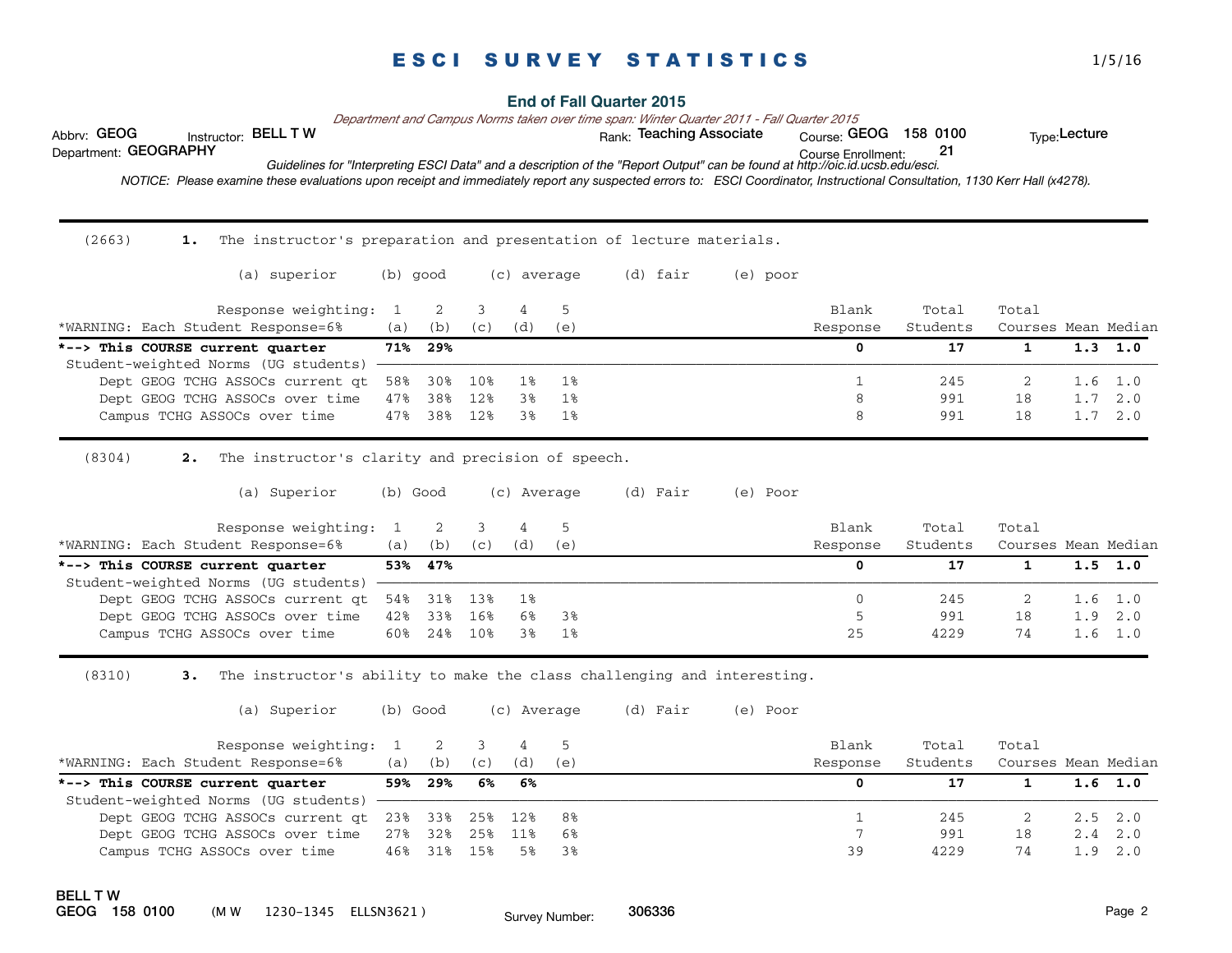| Abbrv: GEOG<br>Instructor: BELL T W                                                                                                                                         |              |                        |            |                       |                         | <b>End of Fall Quarter 2015</b><br>Department and Campus Norms taken over time span: Winter Quarter 2011 - Fall Quarter 2015<br>Rank: Teaching Associate |          | Course: GEOG 158 0100 |                   |                              | Type: Lecture |                 |
|-----------------------------------------------------------------------------------------------------------------------------------------------------------------------------|--------------|------------------------|------------|-----------------------|-------------------------|----------------------------------------------------------------------------------------------------------------------------------------------------------|----------|-----------------------|-------------------|------------------------------|---------------|-----------------|
| Department: GEOGRAPHY                                                                                                                                                       |              |                        |            |                       |                         |                                                                                                                                                          |          | Course Enrollment:    | 21                |                              |               |                 |
| NOTICE: Please examine these evaluations upon receipt and immediately report any suspected errors to: ESCI Coordinator, Instructional Consultation, 1130 Kerr Hall (x4278). |              |                        |            |                       |                         | Guidelines for "Interpreting ESCI Data" and a description of the "Report Output" can be found at http://oic.id.ucsb.edu/esci.                            |          |                       |                   |                              |               |                 |
|                                                                                                                                                                             |              |                        |            |                       |                         |                                                                                                                                                          |          |                       |                   |                              |               |                 |
|                                                                                                                                                                             |              |                        |            |                       |                         |                                                                                                                                                          |          |                       |                   |                              |               |                 |
| (8301)<br>The degree to which course objectives were clearly presented.<br>4.                                                                                               |              |                        |            |                       |                         |                                                                                                                                                          |          |                       |                   |                              |               |                 |
| (a) superior                                                                                                                                                                |              | (b) good               |            | (c) average           |                         | (d) fair                                                                                                                                                 | (e) poor |                       |                   |                              |               |                 |
| Response weighting:                                                                                                                                                         | $\mathbf{1}$ | 2                      | 3          | $\overline{4}$        | 5                       |                                                                                                                                                          |          | Blank                 | Total             | Total                        |               |                 |
| *WARNING: Each Student Response=6%                                                                                                                                          | (a)          | (b)                    | (c)        | (d)                   | (e)                     |                                                                                                                                                          |          | Response              | Students          | Courses Mean Median          |               |                 |
| *--> This COURSE current quarter                                                                                                                                            | 65%          | 29%                    | 6%         |                       |                         |                                                                                                                                                          |          | $\mathbf{0}$          | 17                | $\mathbf{1}$                 | 1.4           | 1.0             |
| Student-weighted Norms (UG students)<br>Dept GEOG TCHG ASSOCs current qt                                                                                                    | 50%          | 36%                    | 13%        |                       |                         |                                                                                                                                                          |          | $\Omega$              | 245               | 2                            | 1.7           | 2.0             |
| Dept GEOG TCHG ASSOCs over time                                                                                                                                             | 41%          | 36%                    | 18%        | 4%                    | 2%                      |                                                                                                                                                          |          | 6                     | 991               | 18                           | 1.9           | 2.0             |
| Campus TCHG ASSOCs over time                                                                                                                                                | 53%          | 33%                    | 11%        | 3%                    | 1%                      |                                                                                                                                                          |          | 19                    | 3323              | 47                           |               | $1.7 \quad 1.0$ |
| (a) Superior<br>Response weighting:<br>*WARNING: Each Student Response=6%                                                                                                   | 1<br>(a)     | $(b)$ Good<br>2<br>(b) | 3<br>(c)   | $\overline{4}$<br>(d) | (c) Average<br>5<br>(e) | (d) Fair                                                                                                                                                 | (e) Poor | Blank<br>Response     | Total<br>Students | Total<br>Courses Mean Median |               |                 |
| *--> This COURSE current quarter                                                                                                                                            | 65%          | 29%                    | 6%         |                       |                         |                                                                                                                                                          |          | $\mathbf{0}$          | 17                | $\mathbf{1}$                 | 1.4           | 1.0             |
| Student-weighted Norms (UG students)<br>Dept GEOG TCHG ASSOCs current qt                                                                                                    | 44%          | 36%                    | 18%        | $2\,$                 |                         |                                                                                                                                                          |          | $\mathbf{0}$          | 245               | 2                            | 1.8           | 2.0             |
| Dept GEOG TCHG ASSOCs over time                                                                                                                                             | 39%          | 39%                    | 17%        | 4%                    | 1%                      |                                                                                                                                                          |          | 8                     | 991               | 18                           | 1.9           | 2.0             |
| Campus TCHG ASSOCs over time                                                                                                                                                | 50%          | 36%                    | 12%        | 3%                    | $1\%$                   |                                                                                                                                                          |          | 29                    | 4289              | 77                           |               | $1.7 \quad 2.0$ |
| (8312)<br>The instructor's availability for consultation outside of class.<br>б.                                                                                            |              |                        |            |                       |                         |                                                                                                                                                          |          |                       |                   |                              |               |                 |
| (a) Superior                                                                                                                                                                |              | (b) Good               |            | (c) Average           |                         | (d) Fair                                                                                                                                                 | (e) Poor |                       |                   |                              |               |                 |
| Response weighting:                                                                                                                                                         | 1            | $\overline{2}$         | 3          | $\overline{4}$        | 5                       |                                                                                                                                                          |          | Blank                 | Total             | Total                        |               |                 |
| *WARNING: Each Student Response=6%                                                                                                                                          | (a)          | (b)                    | (c)        | (d)                   | (e)                     |                                                                                                                                                          |          | Response              | Students          | Courses Mean Median          |               |                 |
| *--> This COURSE current quarter                                                                                                                                            | 69%          | 31%                    |            |                       |                         |                                                                                                                                                          |          | $\mathbf{1}$          | 17                | $\mathbf{1}$                 | 1.3           | 1.0             |
| Student-weighted Norms (UG students)                                                                                                                                        |              |                        |            |                       |                         |                                                                                                                                                          |          |                       |                   |                              |               |                 |
| Dept GEOG TCHG ASSOCs current qt                                                                                                                                            | 42%          | 39%                    | 17%        | 2%                    |                         |                                                                                                                                                          |          | 2                     | 245               | 2                            | 1.8           | 2.0             |
| Dept GEOG TCHG ASSOCs over time<br>Campus TCHG ASSOCs over time                                                                                                             | 44%<br>54%   | 35%<br>31%             | 17%<br>13% | 2%<br>2%              | $1\%$<br>$1\%$          |                                                                                                                                                          |          | 18<br>106             | 991<br>4229       | 18<br>74                     | 1.8<br>1.6    | 2.0<br>1.0      |
|                                                                                                                                                                             |              |                        |            |                       |                         |                                                                                                                                                          |          |                       |                   |                              |               |                 |
|                                                                                                                                                                             |              |                        |            |                       |                         |                                                                                                                                                          |          |                       |                   |                              |               |                 |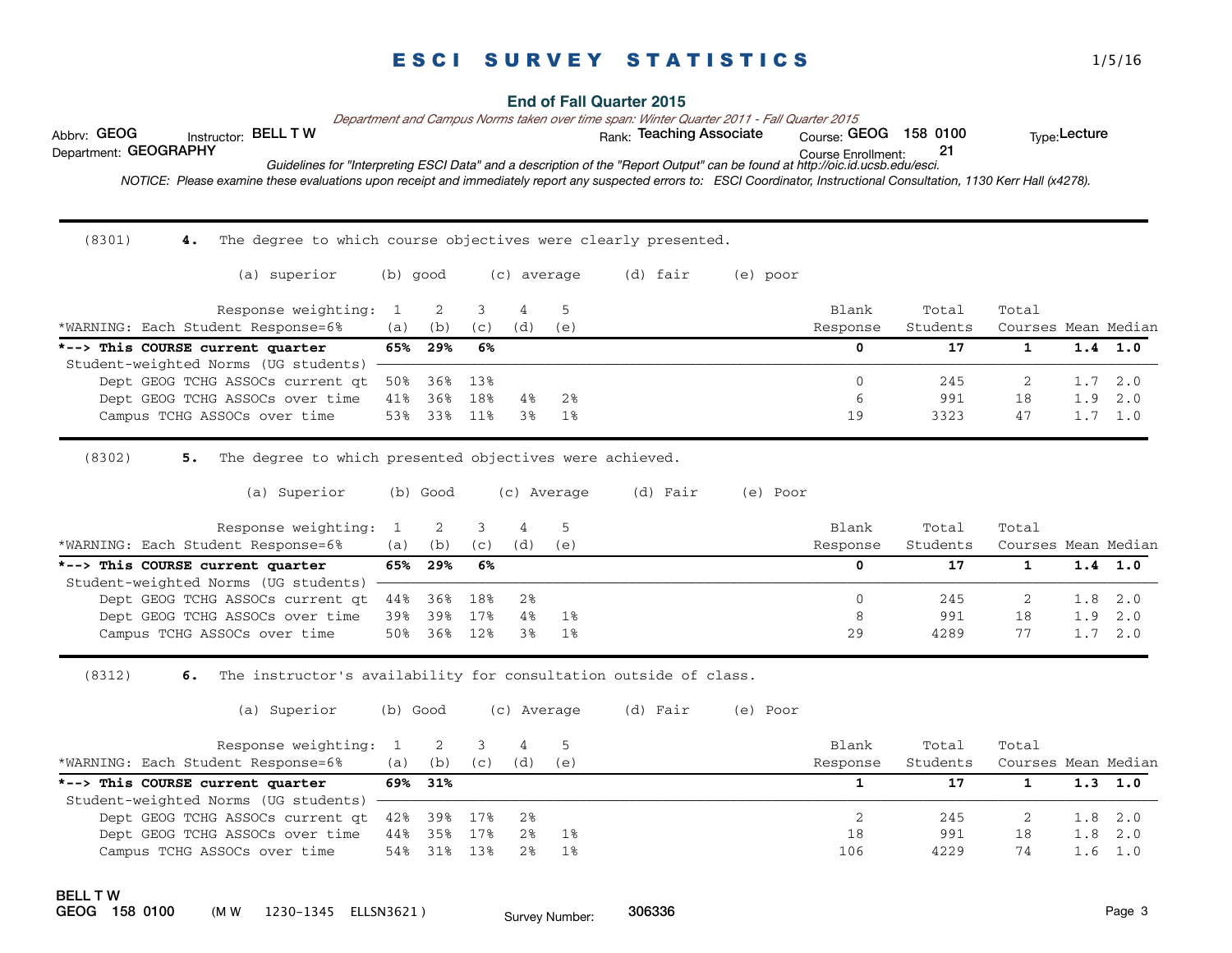|                                      |                                                                                                                                                                             |                |               |                |                       |             | <b>End of Fall Quarter 2015</b>                                                                                               |              |                                                    |                   |                              |                 |     |
|--------------------------------------|-----------------------------------------------------------------------------------------------------------------------------------------------------------------------------|----------------|---------------|----------------|-----------------------|-------------|-------------------------------------------------------------------------------------------------------------------------------|--------------|----------------------------------------------------|-------------------|------------------------------|-----------------|-----|
| Abbrv: GEOG<br>Department: GEOGRAPHY | Instructor: BELL T W                                                                                                                                                        |                |               |                |                       |             | Department and Campus Norms taken over time span: Winter Quarter 2011 - Fall Quarter 2015<br>Rank: Teaching Associate         |              | Course: GEOG 158 0100<br><b>Course Enrollment:</b> | 21                |                              | Type: Lecture   |     |
|                                      | NOTICE: Please examine these evaluations upon receipt and immediately report any suspected errors to: ESCI Coordinator, Instructional Consultation, 1130 Kerr Hall (x4278). |                |               |                |                       |             | Guidelines for "Interpreting ESCI Data" and a description of the "Report Output" can be found at http://oic.id.ucsb.edu/esci. |              |                                                    |                   |                              |                 |     |
| (2563)                               | Your overall evaluation of the instructor's teaching of this course.<br>7.                                                                                                  |                |               |                |                       |             |                                                                                                                               |              |                                                    |                   |                              |                 |     |
|                                      | (a) superior                                                                                                                                                                |                | (b) good      |                |                       | (c) average | (d) fair                                                                                                                      | (e) poor     |                                                    |                   |                              |                 |     |
|                                      | Response weighting:<br>*WARNING: Each Student Response=6%                                                                                                                   | 1<br>(a)       | 2<br>(b)      | 3<br>(c)       | $\overline{4}$<br>(d) | 5<br>(e)    |                                                                                                                               |              | Blank<br>Response                                  | Total<br>Students | Total<br>Courses Mean Median |                 |     |
|                                      | *--> This COURSE current quarter                                                                                                                                            | 71%            | 24%           | 6%             |                       |             |                                                                                                                               |              | $\mathbf{0}$                                       | 17                | $\mathbf{1}$                 | $1.4$ 1.0       |     |
|                                      | Student-weighted Norms (UG students)                                                                                                                                        |                |               |                |                       |             |                                                                                                                               |              |                                                    |                   |                              |                 |     |
|                                      | Dept GEOG TCHG ASSOCs current qt                                                                                                                                            | 36%            | 36%           | 20%            | 6%                    | $1\%$       |                                                                                                                               |              | $\mathbf{0}$                                       | 245               | 2                            | 2.0             | 2.0 |
|                                      | Dept GEOG TCHG ASSOCs over time                                                                                                                                             | 35%            | 36%           | 18%            | $7\%$                 | 3%          |                                                                                                                               |              | 7                                                  | 991               | 18                           | 2.1             | 2.0 |
|                                      | Campus TCHG ASSOCs over time                                                                                                                                                | 35%            | 36%           | 18%            | 7%                    | 3%          |                                                                                                                               |              | 7                                                  | 991               | 18                           | $2.1 \quad 2.0$ |     |
| (6699)                               | What is your major?<br>8.<br>(a) Geography<br>(c) Other                                                                                                                     |                |               | (d) Undeclared |                       |             | (b) Geography/Environmental Studies                                                                                           |              |                                                    |                   |                              |                 |     |
|                                      | Response weighting:<br>*WARNING: Each Student Response=6%                                                                                                                   | $\overline{0}$ | $\Omega$      | $\Omega$       | $\Omega$<br>(d)       |             |                                                                                                                               |              | Blank                                              | Total<br>Students | Total<br>Courses             |                 |     |
|                                      | *--> This COURSE current quarter                                                                                                                                            | (a)<br>75%     | (b)<br>19%    | (C)            | 6%                    |             |                                                                                                                               |              | Response<br>$\mathbf{1}$                           | 17                | $\mathbf{1}$                 |                 |     |
|                                      | Student-weighted Norms (UG students)                                                                                                                                        |                |               |                |                       |             |                                                                                                                               |              |                                                    |                   |                              |                 |     |
|                                      | Dept GEOG TCHG ASSOCs current qt                                                                                                                                            | 10%            | 7%            | 63%            | 20%                   |             |                                                                                                                               |              | 3                                                  | 245               | $\overline{2}$               |                 |     |
|                                      | Dept GEOG TCHG ASSOCs over time                                                                                                                                             | 23%            | 17%           | 48%            | 11%                   |             |                                                                                                                               |              | 13                                                 | 991               | 18                           |                 |     |
|                                      | Campus TCHG ASSOCs over time                                                                                                                                                | 23%            | 17%           | 48%            | 11%                   |             |                                                                                                                               |              | 13                                                 | 991               | 18                           |                 |     |
| (206)                                | What is your class level?<br>9.                                                                                                                                             |                |               |                |                       |             |                                                                                                                               |              |                                                    |                   |                              |                 |     |
|                                      | (a) Freshman                                                                                                                                                                |                | (b) Sophomore |                |                       | (c) Junior  | (d) Senior                                                                                                                    | (e) Graduate |                                                    |                   |                              |                 |     |
|                                      | Response weighting:                                                                                                                                                         | 0              | 0             | $\mathbf{0}$   | $\mathbf{0}$          | 0           |                                                                                                                               |              | Blank                                              | Total             | Total                        |                 |     |
|                                      | *WARNING: Each Student Response=6%                                                                                                                                          | (a)            | (b)           | (C)            | (d)                   | (e)         |                                                                                                                               |              | Response                                           | Students          | Courses                      |                 |     |
|                                      | *--> This COURSE current quarter                                                                                                                                            |                |               | 24%            | 76%                   |             |                                                                                                                               |              | $\Omega$                                           | 17                | $\mathbf{1}$                 |                 |     |
|                                      | Student-weighted Norms (UG students)                                                                                                                                        |                |               |                |                       |             |                                                                                                                               |              |                                                    |                   |                              |                 |     |
|                                      | Dept GEOG TCHG ASSOCs current qt                                                                                                                                            | 68%            | 11%           | 13%            | 8%                    |             |                                                                                                                               |              | $\mathbf{1}$                                       | 245               | 2                            |                 |     |
|                                      | Dept GEOG TCHG ASSOCs over time                                                                                                                                             | 41%            | 15%           | 21%            | 22%                   | 1%          |                                                                                                                               |              | 16                                                 | 991               | 18                           |                 |     |
|                                      | Campus TCHG ASSOCs over time                                                                                                                                                | 27%            | 17%           | 26%            | 30%                   | $1\%$       |                                                                                                                               |              | 80                                                 | 4859              | 90                           |                 |     |
|                                      |                                                                                                                                                                             |                |               |                |                       |             |                                                                                                                               |              |                                                    |                   |                              |                 |     |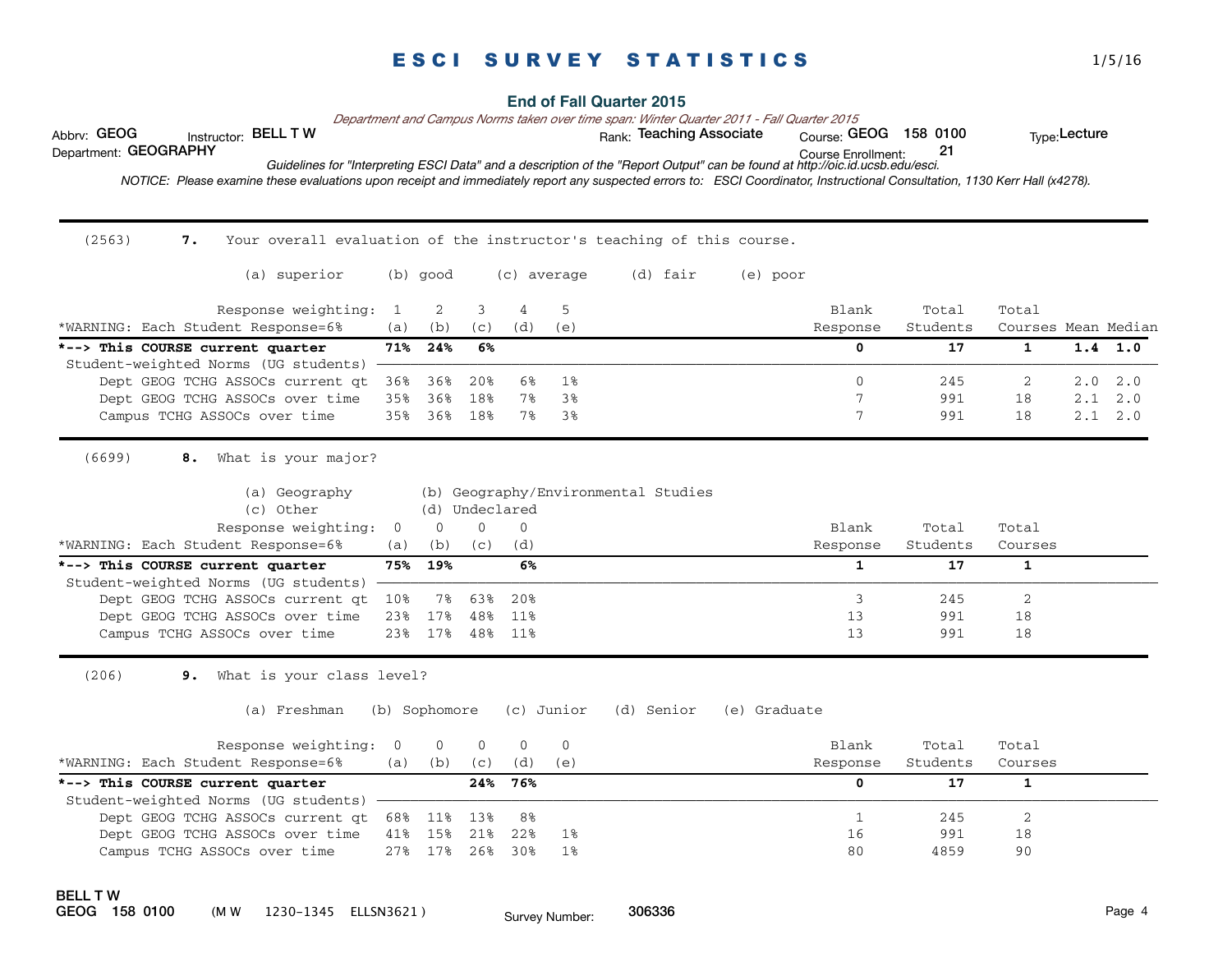| Abbrv: GEOG<br><b>BELL TW</b><br>Instructor:<br>Department: GEOGRAPHY<br>NOTICE: Please examine these evaluations upon receipt and immediately report any suspected errors to: ESCI Coordinator, Instructional Consultation, 1130 Kerr Hall (x4278). |     |     |      |          | <b>End of Fall Quarter 2015</b><br>Department and Campus Norms taken over time span: Winter Quarter 2011 - Fall Quarter 2015<br>Rank: Teaching Associate<br>Guidelines for "Interpreting ESCI Data" and a description of the "Report Output" can be found at http://oic.id.ucsb.edu/esci. | <sub>Course:</sub> GEOG<br><b>Course Enrollment:</b> | 158 0100<br>21 |                     | Type: Lecture |           |
|------------------------------------------------------------------------------------------------------------------------------------------------------------------------------------------------------------------------------------------------------|-----|-----|------|----------|-------------------------------------------------------------------------------------------------------------------------------------------------------------------------------------------------------------------------------------------------------------------------------------------|------------------------------------------------------|----------------|---------------------|---------------|-----------|
| (447)                                                                                                                                                                                                                                                |     |     |      |          | 10. Courses differ in their relative emphasis on theory vs. technical skills.                                                                                                                                                                                                             |                                                      |                |                     |               |           |
| Where would you say this course is on this dimension?                                                                                                                                                                                                |     |     |      |          |                                                                                                                                                                                                                                                                                           |                                                      |                |                     |               |           |
| (a) too much emphasis on theory<br>(b) about the right mix                                                                                                                                                                                           |     |     |      |          |                                                                                                                                                                                                                                                                                           |                                                      |                |                     |               |           |
| (c) too much emphasis on technical skills                                                                                                                                                                                                            |     |     |      |          |                                                                                                                                                                                                                                                                                           |                                                      |                |                     |               |           |
| (d) doesn't apply/don't know                                                                                                                                                                                                                         |     |     |      |          |                                                                                                                                                                                                                                                                                           |                                                      |                |                     |               |           |
| Response weighting: 1                                                                                                                                                                                                                                |     | 2   | 3    | $\Omega$ |                                                                                                                                                                                                                                                                                           | Blank                                                | Total          | Total               |               |           |
| *WARNING: Each Student Response=6%                                                                                                                                                                                                                   | (a) | (b) | (C)  | (d)      |                                                                                                                                                                                                                                                                                           | Response                                             | Students       | Courses Mean Median |               |           |
| *--> This COURSE current quarter                                                                                                                                                                                                                     | 13% | 69% | 6%   | 13%      |                                                                                                                                                                                                                                                                                           | 1                                                    | 17             | 1                   |               | $1.9$ 2.0 |
| Student-weighted Norms (UG students)                                                                                                                                                                                                                 |     |     |      |          |                                                                                                                                                                                                                                                                                           |                                                      |                |                     |               |           |
| Dept GEOG TCHG ASSOCs current qt                                                                                                                                                                                                                     | 16% | 61% | 6%   | 17%      |                                                                                                                                                                                                                                                                                           | 9                                                    | 245            | 2                   | 1.9           | 2.0       |
| Dept GEOG TCHG ASSOCs over time                                                                                                                                                                                                                      | 11% | 64% | 6% । | 19%      |                                                                                                                                                                                                                                                                                           | 51                                                   | 991            | 18                  | 1.9           | 2.0       |
| Campus TCHG ASSOCs over time                                                                                                                                                                                                                         | 11% | 64% | 6%   | 19%      |                                                                                                                                                                                                                                                                                           | 51                                                   | 991            | 18                  | 1.9           | 2.0       |

If you have taken 4 or more Geography courses at UCSB (including this one), please complete SECTION 3 below. If you have taken fewer than 4 Geography courses within our department, you have completed the survey.

#### THANK YOU

SECTION 3: Departmental Questions

Please answer the questions below to indicate the amount of change needed to specific areas of the UCSB Geography Department.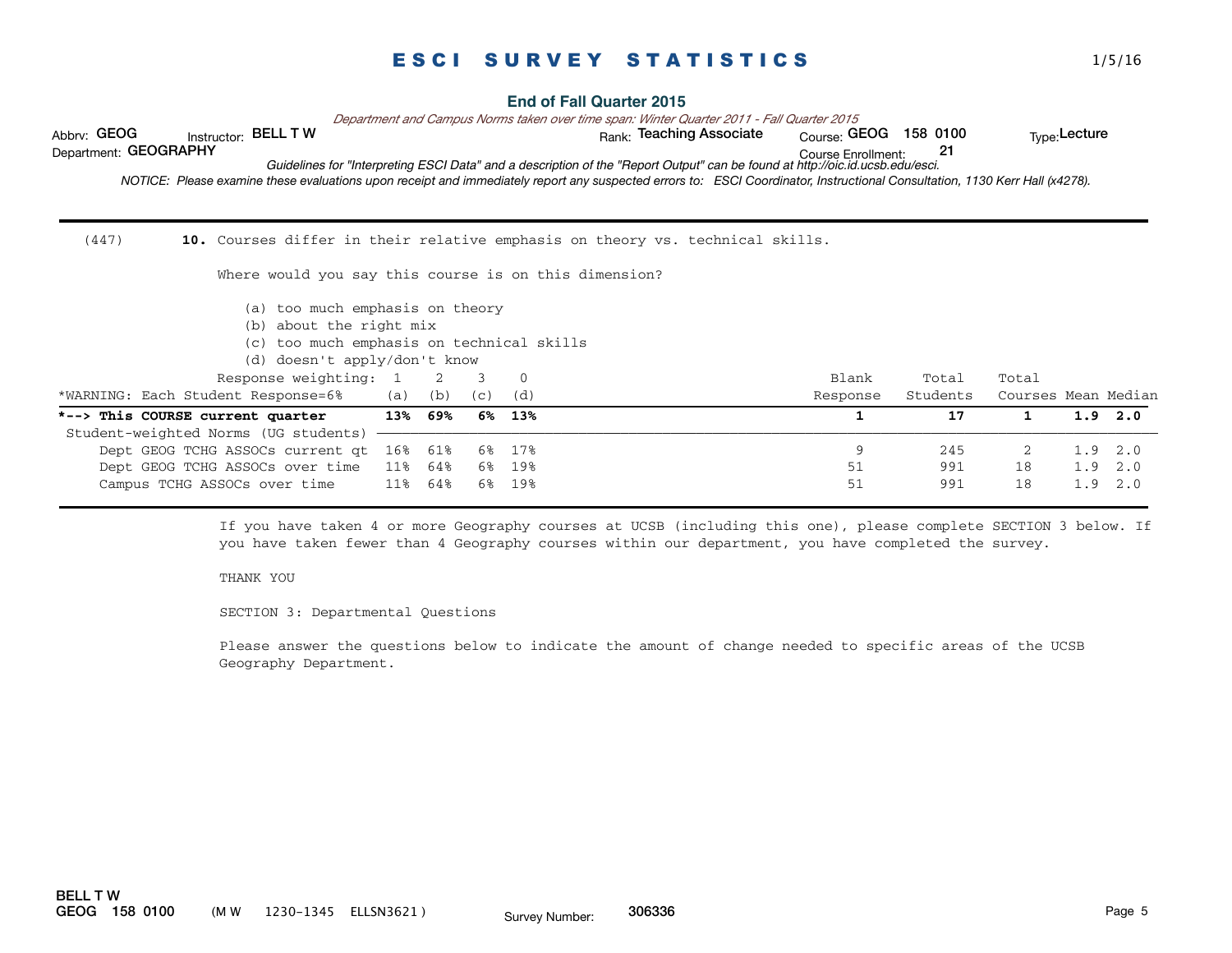Course Enrollment:  *NOTICE: Please examine these evaluations upon receipt and immediately report any suspected errors to: ESCI Coordinator, Instructional Consultation, 1130 Kerr Hall (x4278).*  Department: GEOGRAPHY 21 *Guidelines for "Interpreting ESCI Data" and a description of the "Report Output" can be found at http://oic.id.ucsb.edu/esci.*  $(6533)$ 11. Course Offerings no change minor change moderate change great change don't necessary necessary necessary necessary know (a) (b) (c) (d) (e) Response weighting: 1 2 3 4 0 Blank Total Total Total \*WARNING: Each Student Response=10% (a) (b) (c) (d) (e) Response Students Courses Mean Median \*--> This COURSE current quarter 30% 40% 20% 10% **7** 17 1 2.1 2.0 Student-weighted Norms (UG students) Dept GEOG TCHG ASSOCs current qt 50% 29% 12% 7% 2% 203 245 2 1.8 1.0 Dept GEOG TCHG ASSOCs over time 35% 32% 19% 9% 5% 810 810 991 18 2.0 2.0 Campus TCHG ASSOCs over time 35% 32% 19% 9% 5% 810 991 18 2.0 2.0 (6534) **12.** 12. Course Sequencing no change minor change moderate change great change don't necessary necessary necessary necessary know (a) (b) (c) (d) (e) Response weighting: 1 2 3 4 0 Blank Total Total Total \*WARNING: Each Student Response=10% (a) (b) (c) (d) (e) Response Students Courses Mean Median \*--> This COURSE current quarter 50% 30% 10% 10% 10% 7 17 1 1.6 1.0 Student-weighted Norms (UG students) Dept GEOG TCHG ASSOCs current qt 61% 21% 13% 5% 5% 207 207 245 2 1.5 1.0 Dept GEOG TCHG ASSOCs over time 56% 21% 13% 3% 7% 818 991 18 1.6 1.0 Campus TCHG ASSOCs over time 56% 21% 13% 3% 7% 818 991 18 1.6 1.0

Abbrv: GEOG histructor: BELL T W with the state of the Rank: Teaching Associate course: GEOG 158 0100 the Type:Lecture

**BELL T W<br>GEOG 158 0100** (M W 1230-1345 ELLSN3621) Suppose Number: 306336 Second Late 1230-1345 ELLSN3621 )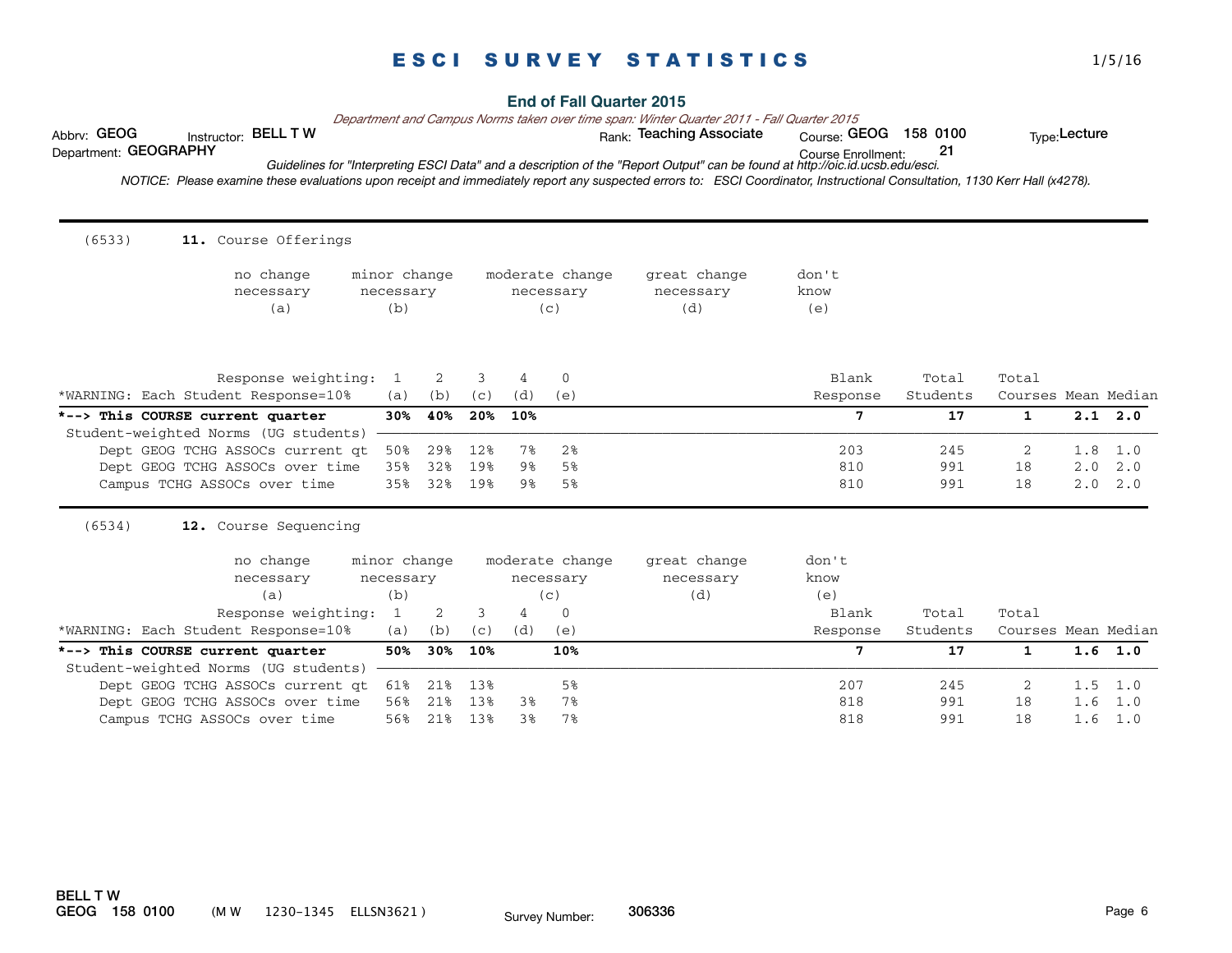**End of Fall Quarter 2015**

*Department and Campus Norms taken over time span: Winter Quarter 2011 - Fall Quarter 2015*

Abbrv: GEOG 
nstructor: BELL T W 
ank: Teaching Associate Course: GEOG 158 0100 Type:Lecture<br>
Department: GEOGRAPHY 
Department: 21

 $Conrse: GEOG 158 0100$ 

Course Enrollment: Department: GEOGRAPHY 21

*Guidelines for "Interpreting ESCI Data" and a description of the "Report Output" can be found at http://oic.id.ucsb.edu/esci.*

 *NOTICE: Please examine these evaluations upon receipt and immediately report any suspected errors to: ESCI Coordinator, Instructional Consultation, 1130 Kerr Hall (x4278).* 

| (6535)<br>13. Preparation for Majors                                               |                                       |     |     |     |                                                 |                                  |                               |          |                     |     |                 |
|------------------------------------------------------------------------------------|---------------------------------------|-----|-----|-----|-------------------------------------------------|----------------------------------|-------------------------------|----------|---------------------|-----|-----------------|
| no change                                                                          | minor change                          |     |     |     | moderate change                                 | great change                     | don't                         |          |                     |     |                 |
| necessary                                                                          | necessary                             |     |     |     | necessary                                       | necessary                        | know                          |          |                     |     |                 |
| (a)                                                                                | (b)                                   |     |     |     | (c)                                             | (d)                              | (e)                           |          |                     |     |                 |
| Response weighting:                                                                | 1                                     | 2   | 3   | 4   | 0                                               |                                  | Blank                         | Total    | Total               |     |                 |
| *WARNING: Each Student Response=10%                                                | (a)                                   | (b) | (c) | (d) | (e)                                             |                                  | Response                      | Students | Courses Mean Median |     |                 |
| *--> This COURSE current quarter                                                   | $90\%$                                | 10% |     |     |                                                 |                                  | 7                             | 17       | 1                   |     | $1.1 \t1.0$     |
| Student-weighted Norms (UG students)                                               |                                       |     |     |     |                                                 |                                  |                               |          |                     |     |                 |
| Dept GEOG TCHG ASSOCs current at                                                   | 66%                                   | 21% | 5%  |     | 8%                                              |                                  | 207                           | 245      | 2                   |     | $1.3 \quad 1.0$ |
| Dept GEOG TCHG ASSOCs over time                                                    | 61%                                   | 17% | 9%  | 38  | 10%                                             |                                  | 817                           | 991      | 18                  | 1.5 | 1.0             |
| Campus TCHG ASSOCs over time                                                       | 61%                                   | 17% | 9%  | 3%  | 10%                                             |                                  | 817                           | 991      | 18                  |     | $1.5 \quad 1.0$ |
| (6536)<br>14. Laboratories<br>no change<br>necessary<br>(a)<br>Response weighting: | minor change<br>necessary<br>(b)<br>1 | 2   | 3   | 4   | moderate change<br>necessary<br>(c)<br>$\Omega$ | great change<br>necessary<br>(d) | don't<br>know<br>(e)<br>Blank | Total    | Total               |     |                 |
| *WARNING: Each Student Response=10%                                                | (a)                                   | (b) | (C) | (d) | (e)                                             |                                  | Response                      | Students | Courses Mean Median |     |                 |
| *--> This COURSE current quarter                                                   | 70%                                   | 30% |     |     |                                                 |                                  | 7                             | 17       | $\mathbf{1}$        |     | $1.3 \quad 1.0$ |
| Student-weighted Norms (UG students)                                               |                                       |     |     |     |                                                 |                                  |                               |          |                     |     |                 |
| Dept GEOG TCHG ASSOCs current qt                                                   | 63%                                   | 20% | 8%  | 5%  | 5%                                              |                                  | 205                           | 245      | 2                   | 1.5 | 1.0             |
| Dept GEOG TCHG ASSOCs over time                                                    | 59%                                   | 21% | 10% | 3%  | 7%                                              |                                  | 817                           | 991      | 18                  | 1.5 | 1.0             |
| Campus TCHG ASSOCs over time                                                       | 59%                                   | 21% | 10% | 3%  | 7%                                              |                                  | 817                           | 991      | 18                  | 1.5 | 1.0             |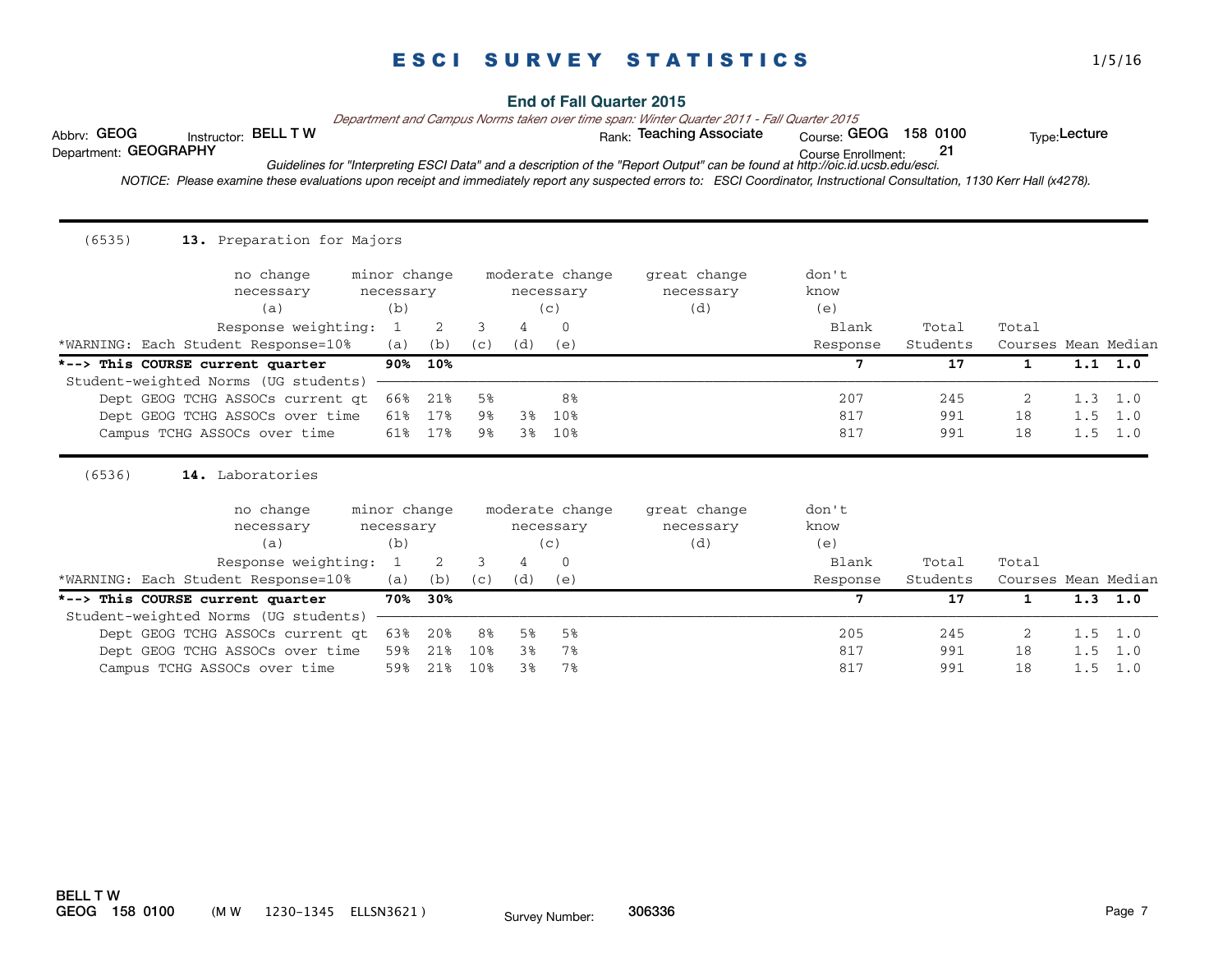**End of Fall Quarter 2015**

*Department and Campus Norms taken over time span: Winter Quarter 2011 - Fall Quarter 2015*

Abbrv: GEOG histructor: BELL T W with the state of the Rank: Teaching Associate course: GEOG 158 0100 the Type:Lecture

Course Enrollment: Department: GEOGRAPHY 21

*Guidelines for "Interpreting ESCI Data" and a description of the "Report Output" can be found at http://oic.id.ucsb.edu/esci.*

 *NOTICE: Please examine these evaluations upon receipt and immediately report any suspected errors to: ESCI Coordinator, Instructional Consultation, 1130 Kerr Hall (x4278).* 

| no change                                                                | minor change              |     |     |                | moderate change              | great change              | don't         |          |                     |     |                 |
|--------------------------------------------------------------------------|---------------------------|-----|-----|----------------|------------------------------|---------------------------|---------------|----------|---------------------|-----|-----------------|
| necessary                                                                | necessary                 |     |     |                | necessary                    | necessary                 | know          |          |                     |     |                 |
| (a)                                                                      | (b)                       |     |     |                | (c)                          | (d)                       | (e)           |          |                     |     |                 |
| Response weighting:                                                      | 1                         | 2   | 3   | 4              | $\Omega$                     |                           | Blank         | Total    | Total               |     |                 |
| *WARNING: Each Student Response=10%                                      | (a)                       | (b) | (c) | (d)            | (e)                          |                           | Response      | Students | Courses Mean Median |     |                 |
| *--> This COURSE current quarter                                         | 40%                       | 50% | 10% |                |                              |                           | 7             | 17       | $\mathbf{1}$        |     | $1.7 \quad 2.0$ |
| Student-weighted Norms (UG students)                                     |                           |     |     |                |                              |                           |               |          |                     |     |                 |
| Dept GEOG TCHG ASSOCs current at                                         | 58%                       | 28% | 10% | 3%             | 3%                           |                           | 205           | 245      | 2                   |     | $1.6 \quad 1.0$ |
| Dept GEOG TCHG ASSOCs over time                                          | 58%                       | 23% | 13% | 2%             | 4%                           |                           | 814           | 991      | 18                  |     | $1.6$ 1.0       |
|                                                                          |                           |     |     |                |                              |                           |               |          |                     |     |                 |
| Campus TCHG ASSOCs over time                                             | 58%                       | 23% | 13% | 2 <sup>8</sup> | 4%                           |                           | 814           | 991      | 18                  |     | $1.6 \quad 1.0$ |
| (6538)<br>16. Faculty Advising<br>no change<br>necessary                 | minor change<br>necessary |     |     |                | moderate change<br>necessary | great change<br>necessary | don't<br>know |          |                     |     |                 |
| (a)                                                                      | (b)                       |     |     |                | (c)                          | (d)                       | (e)           |          |                     |     |                 |
| Response weighting:                                                      | 1                         | 2   | 3   | 4              | $\Omega$                     |                           | Blank         | Total    | Total               |     |                 |
| *WARNING: Each Student Response=10%                                      | (a)                       | (b) | (C) | (d)            | (e)                          |                           | Response      | Students | Courses Mean Median |     |                 |
| *--> This COURSE current quarter<br>Student-weighted Norms (UG students) | 80%                       | 20% |     |                |                              |                           | 7             | 17       | $\mathbf{1}$        |     | $1.2 \quad 1.0$ |
| Dept GEOG TCHG ASSOCs current qt                                         | 72%                       | 15% | 10% |                | 3%                           |                           | 206           | 245      | $\overline{2}$      | 1.4 | 1.0             |
| Dept GEOG TCHG ASSOCs over time                                          | 63%                       | 17% | 9%  | 6%             | 6%                           |                           | 815           | 991      | 18                  | 1.5 | 1.0             |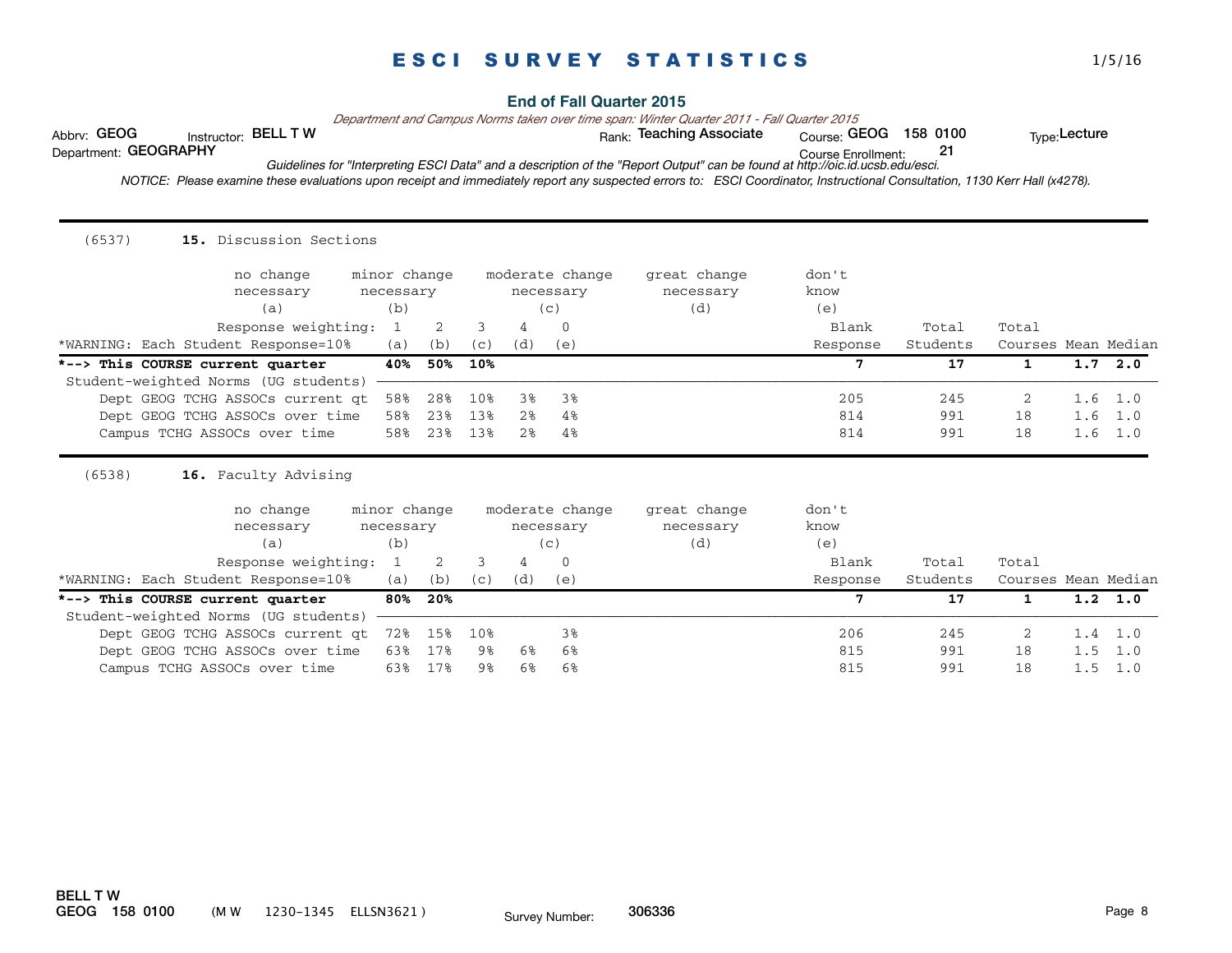**End of Fall Quarter 2015**

*Department and Campus Norms taken over time span: Winter Quarter 2011 - Fall Quarter 2015*

Abbrv: GEOG 
nstructor: BELL T W 
ank: Teaching Associate Course: GEOG 158 0100 Type:Lecture<br>
Department: GEOGRAPHY 
Department: 21

 $Conrse: GEOG 158 0100$ 

Course Enrollment: Department: GEOGRAPHY 21 *Guidelines for "Interpreting ESCI Data" and a description of the "Report Output" can be found at http://oic.id.ucsb.edu/esci.*

 *NOTICE: Please examine these evaluations upon receipt and immediately report any suspected errors to: ESCI Coordinator, Instructional Consultation, 1130 Kerr Hall (x4278).* 

| (6539)<br>17. Facilities & Equipment                                     |               |         |     |                  |                 |                                                                                                  |          |          |                     |     |                 |
|--------------------------------------------------------------------------|---------------|---------|-----|------------------|-----------------|--------------------------------------------------------------------------------------------------|----------|----------|---------------------|-----|-----------------|
| no change                                                                | minor change  |         |     |                  | moderate change | great change                                                                                     | don't    |          |                     |     |                 |
| necessary                                                                | necessary     |         |     |                  | necessary       | necessary                                                                                        | know     |          |                     |     |                 |
| (a)                                                                      | (b)           |         |     |                  | (c)             | (d)                                                                                              | (e)      |          |                     |     |                 |
| Response weighting:                                                      | $\mathbf{1}$  | 2       | 3   | 4                | $\mathbf{0}$    |                                                                                                  | Blank    | Total    | Total               |     |                 |
| *WARNING: Each Student Response=10%                                      | (a)           | (b)     | (C) | (d)              | (e)             |                                                                                                  | Response | Students | Courses Mean Median |     |                 |
| *--> This COURSE current quarter                                         | 60%           | 30%     |     |                  | 10%             |                                                                                                  | 7        | 17       | $\mathbf{1}$        |     | $1.3 \quad 1.0$ |
| Student-weighted Norms (UG students)                                     |               |         |     |                  |                 |                                                                                                  |          |          |                     |     |                 |
| Dept GEOG TCHG ASSOCs current at                                         | 67%           | 15%     | 10% |                  | 8 <sup>8</sup>  |                                                                                                  | 206      | 245      | -2                  |     | $1.4 \quad 1.0$ |
| Dept GEOG TCHG ASSOCs over time                                          | 63%           | 17%     | 9%  | 3%               | 8%              |                                                                                                  | 819      | 991      | 18                  | 1.5 | 1.0             |
| Campus TCHG ASSOCs over time                                             | 63%           | 17%     | 9%  | 3%               | 8%              |                                                                                                  | 819      | 991      | 18                  |     | $1.5 \quad 1.0$ |
| (6540)<br>Geography department.<br>(a) superior<br>Response weighting:   | (b) good<br>1 | 2       | 3   | (c) average<br>4 | 5               | 18. Please rate the overall quality of teaching you have received in the<br>(d) fair<br>(e) poor | Blank    | Total    | Total               |     |                 |
| *WARNING: Each Student Response=9%                                       | (a)           | (b)     | (C) | (d)              | (e)             |                                                                                                  | Response | Students | Courses Mean Median |     |                 |
| *--> This COURSE current quarter<br>Student-weighted Norms (UG students) |               | 64% 36% |     |                  |                 |                                                                                                  | 6        | 17       | $\mathbf{1}$        |     | $1.4$ 1.0       |
| Dept GEOG TCHG ASSOCs current qt                                         | 44%           | 49%     | 78  |                  |                 |                                                                                                  | 204      | 245      | 2                   | 1.6 | 2.0             |
| Dept GEOG TCHG ASSOCs over time                                          | 46%           | 38%     | 11% | 2%               | 3%              |                                                                                                  | 811      | 991      | 18                  | 1.8 | 2.0             |
| Campus TCHG ASSOCs over time                                             | 46%           | 38%     | 11% | 2%               | 3%              |                                                                                                  | 811      | 991      | 18                  | 1.8 | 2.0             |